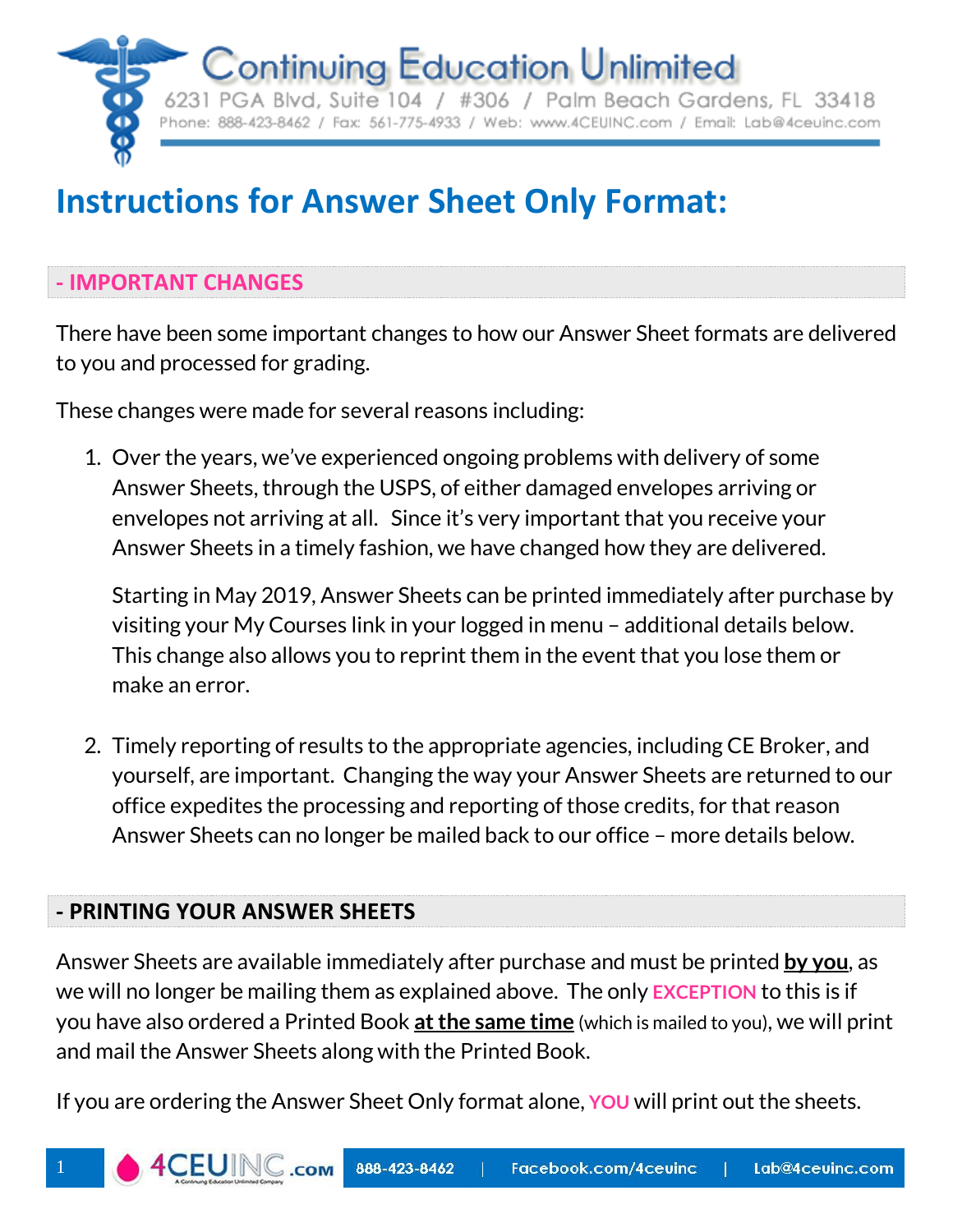

#### PRINTING YOUR ANSWER SHEETS:

Answer Sheet Only format options can be printed **IMMEDIATELY** by logging into your profile and visiting your "My Courses" list. Locate the Answer Sheet you would like to print and click on the "Print Answer Sheet" link. **EXAMPLE BELOW:**

| - LAB COMBOS                                                                                                               |            |              |              |  |
|----------------------------------------------------------------------------------------------------------------------------|------------|--------------|--------------|--|
| <b>Course Title</b>                                                                                                        | <b>Hrs</b> | Level        |              |  |
| Laboratory Combo-19 PART I - Answer Sheet Only - Homestudy<br><b>A</b> Print Answer Sheet    <b>主</b> Upload Answer Sheet  | 12.5       | Intermediate | <b>K</b> NEW |  |
| Laboratory Combo-19 PART II - Answer Sheet Only - Homestudy<br><b>A</b> Print Answer Sheet    <b>主</b> Upload Answer Sheet | 12.5       | Intermediate | <b>KNEW</b>  |  |

## **Click on this link to print your Answer Sheet.**

**PLEASE NOTE:** You can reprint your Answer Sheets as many times as needed until you submit them for grading and they are processed. This safeguards you from having to request a new Answer Sheet from our office if you make an error or lose your sheet.

**PRINTING:** Once you click on the link as shown above, it will open as a PDF file on your computer either as a new tab or as a separate window. The controls to print the PDF are typically located in the upper right or lower right corner of the page. Once you locate it, you will click the printer icon to select the printer you would like to send it to.



As an alternative, you can also right click on the document and select Print to open the print command box.